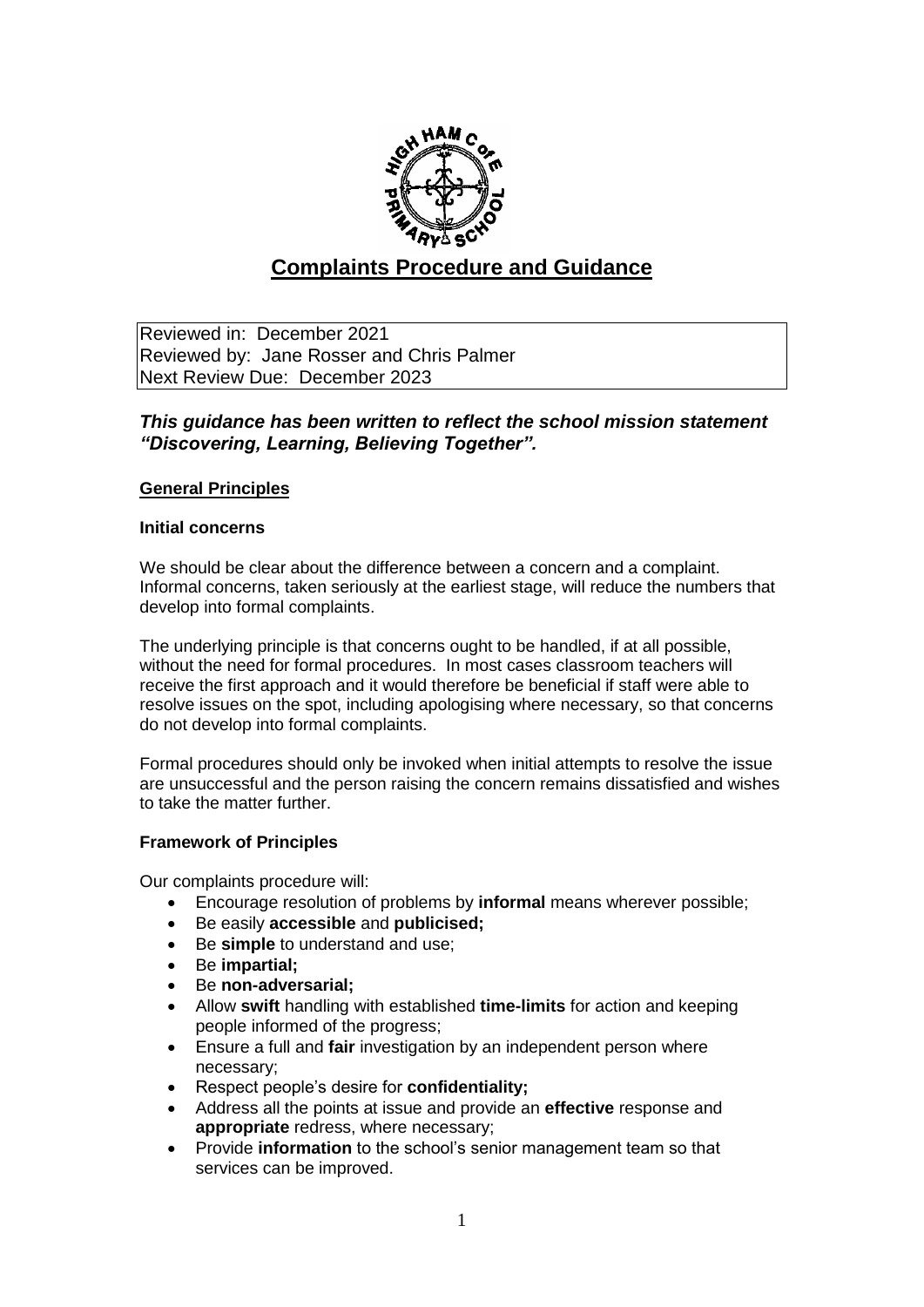## **Investigating Complaints**

At each stage the person investigating the complaint will ensure that they:

- Establish what has happened so far, and who has been involved;
- Clarify the nature of the complaint and what remains unresolved;
- Meet with the complainant or contact them (if unsure or further information is necessary);
- Clarify what the complainant feels would put things right;
- Consider interviewing those involved in the matter and/or those complained of, allowing them to be accompanied if they wish;
- Conduct any interviews with an open mind;
- Keep notes of any interviews.

## **Resolving Complaints**

At each stage in the procedure we will want to keep in mind ways in which a complaint can be resolved. It might be sufficient to acknowledge that the complaint is valid in whole or in part. In addition, it may be appropriate to offer one or more of the following:

- An apology;
- An explanation:
- An admission that the situation could have been handled differently or better;
- An assurance that the event complained of will not recur;
- An explanation of the steps that have been taken to ensure that it will not happen again;
- An undertaking to review school policies in light of the complaint.

Complainants will be encouraged to state what actions they feel might resolve the problem. An admission that the school could have handled the situation better is not the same as an admission of negligence.

We will try to identify areas of agreement between the parties. We will also try to clarify any misunderstandings that might have occurred as this can create a positive atmosphere in which to discuss any outstanding issues.

## **Vexatious Complaints**

If properly followed, our complaints procedure is expected to limit the number of complaints that become protracted. However, there will be occasions when, despite all stages of the procedures having been followed, the complainant remains dissatisfied. If the complainant tries to reopen the same issue, the chair of the Governing body is able to inform them in writing that the procedure has been exhausted and that the mater is now closed.

## **Time-Limits**

Complaints need to be considered, and resolved, as quickly and efficiently as possible. The complainant will be informed about the expected timescales associated with dealing with the complaint. Where further investigations are necessary, the complainant will be sent details of the new deadline and an explanation for the delay.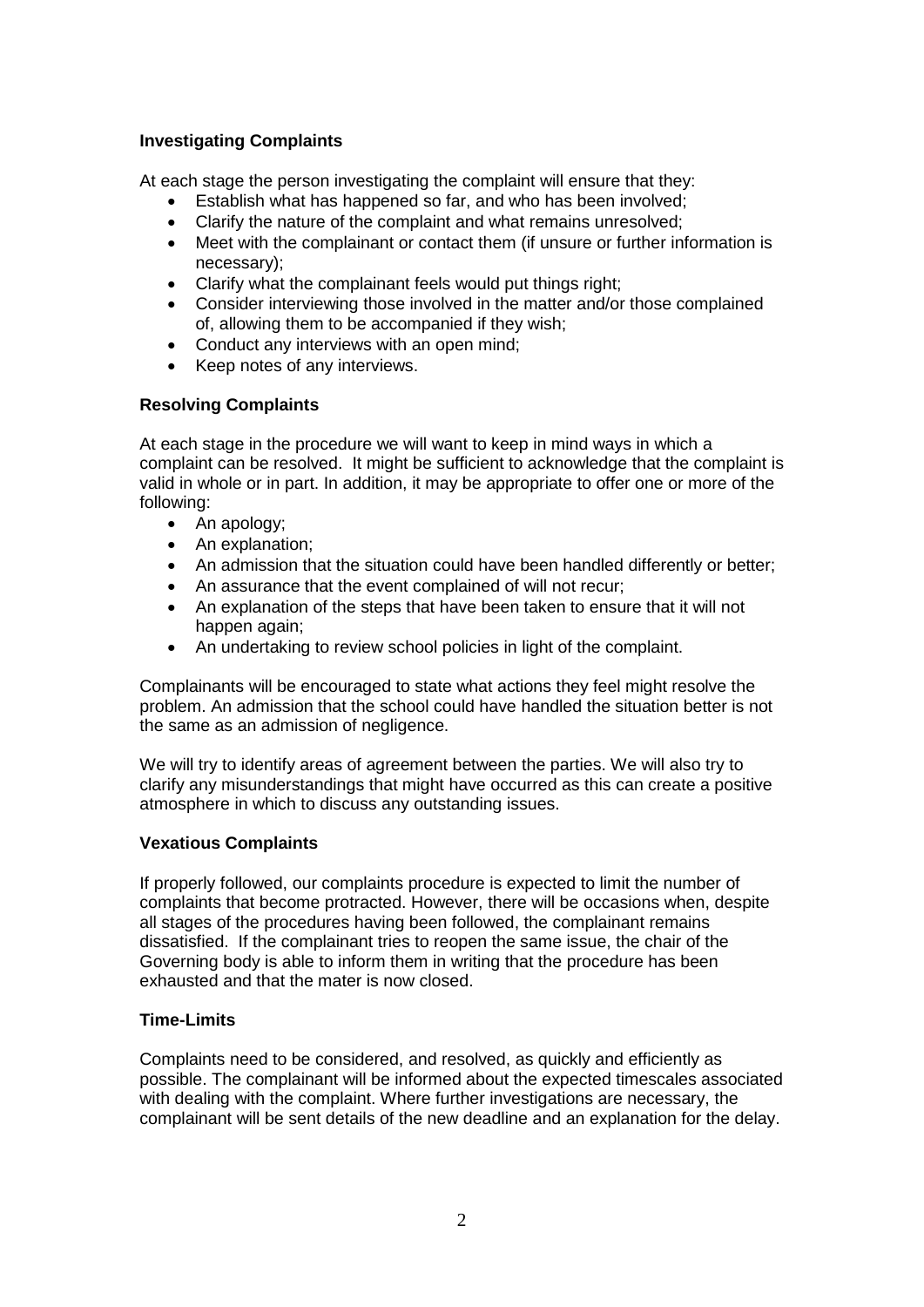## **Formal complaints Procedure**

There are three stages to our formal complaints procedure:

- Stage one complaint heard by the headteacher, or a member of staff.
- Stage two complaint heard by the chair of governors, or the headteacher
- Stage three complaint heard by the governing body's complaints panel

There may, on occasion, be the need for some flexibility; for example, the possibility of further meetings between the complainant and the member of staff directly involved and further investigations may be required by the headteacher after a meeting with the complainant.

Complaints about the headteacher will be dealt with initially by the chair of governors.

An unsatisfied complainant can always take a complaint to the next stage.

The complaints procedure can be found following this policy guidance – Annex A.

#### **Managing and Recording Complaints**

Recording Complaints – We recognise that it is useful for us to record the progress of the complaint and the final outcome. A complaint may be made in person, by telephone, or in writing. Our complaint form can be found in Annex B. At the end of a meeting, or telephone call, the member of staff involved will try to ensure that the complainant and the school have the same understanding of what was discussed and agreed. A brief note of meetings and telephone calls will be kept and a copy of any written response added to the record.

Governing body review – As well as addressing an individual's complaints, the process of listening to and resolving complaints will contribute to our school improvement. The monitoring and review of complaints by the school and the Governing body is a useful tool in evaluating our school's performance. We can monitor the level and nature of complaints and review the outcomes on a regular basis to ensure the effectiveness of our procedure making changes where necessary. Complaint information shared with the whole governing body will not name individuals.

Publicising the Procedure – There is a legal requirement for the complaints procedure to be publicised. As a governing body we include details of our procedure in:

- Information given to new parents when their children join the school;
- On our website

**Annex A**

## **Complaints Procedure**

## **The Three Stages**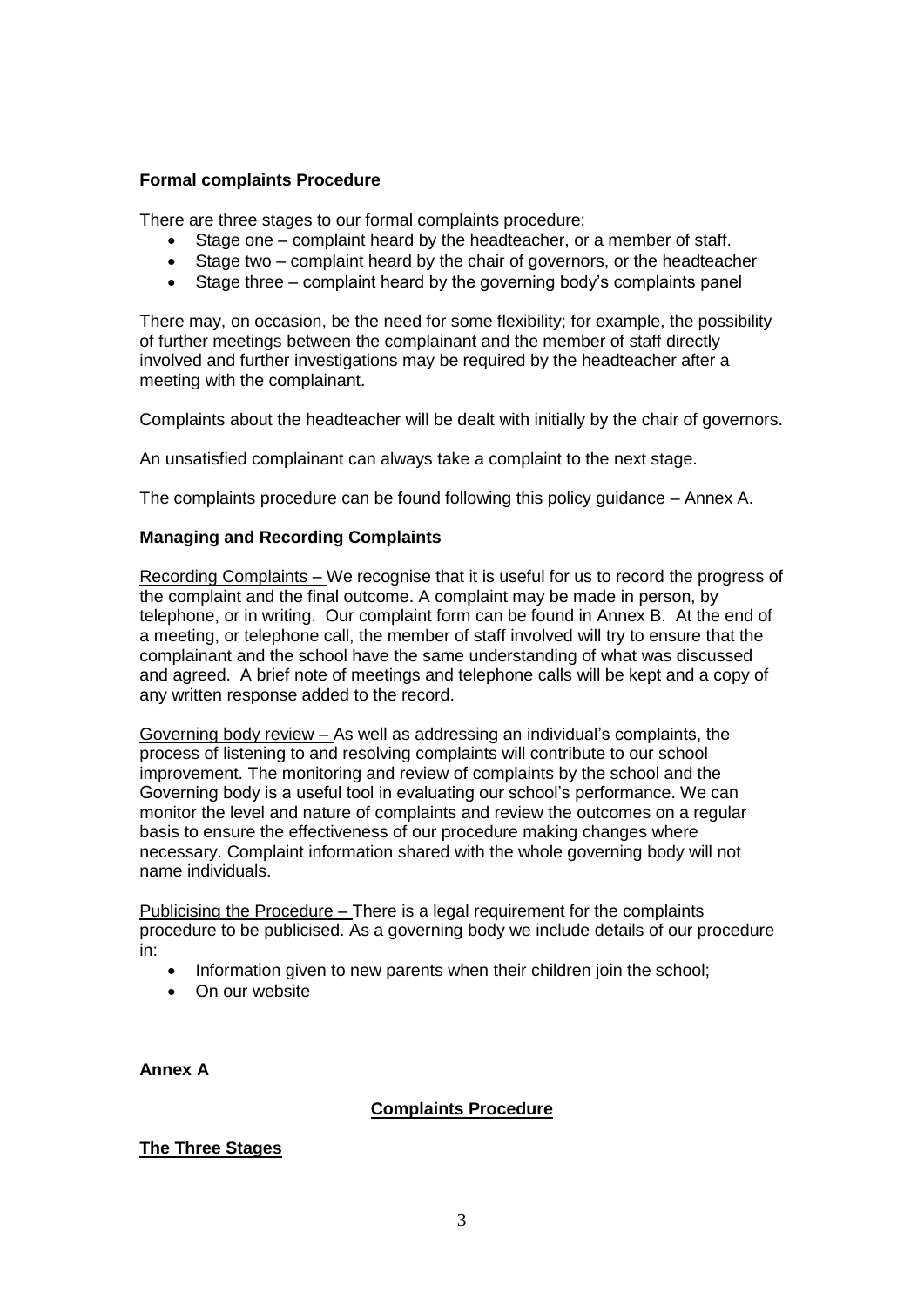#### **Stage One: Complaint heard by the Headteacher or Staff Member**

It is in everyone's interest that complaints are resolved at the earliest possible stage. The experience of the first contact between the complainant and the school can be crucial in determining whether the complaint will escalate. To that end, if staff are made aware of the procedures, they know what to do when they receive a complaint.

The ability to consider the complaint objectively and impartially is crucial. The school will respect the view of a complainant who indicates that he/she would have difficulty discussing a complaint with a particular member of staff. In these cases, the headteacher can refer the complainant to another staff member, or will hear the complaint themselves. Where the complaint concerns the headteacher, the complainant will be referred to the chair of governors.

Where the first approach is made to a governor, the next step would be to refer the complainant to the appropriate person and to advise the complainant about the procedure for making a complaint. Governors will not act unilaterally on an individual complaint outside the formal procedure or be involved in the early stages in case they are needed to sit on a panel at a later stage of the procedure.

The complainant may be dissatisfied with the way the complaint is handled at stage one and may wish to pursue their initial complaint.

#### **Stage Two: Complaint heard by the Headteacher or Chair of Governors**

The headteacher's influence will already have shaped the way complaints are handled in the school. If the complainant was dissatisfied with the way the complaint was handled at stage one by a member of staff the headteacher will hear, and investigate, the complaint and make decisions on any action to be taken.

If the headteacher has heard the complaint, at stage one, then the chair of governors will hear the complaint. The complainant will write to the chair of governors giving details of the complaint. This will be investigated and the chair will write to the complainant.

Should the complainant still not be satisfied he/she may ask for the matter to be referred to stage three.

#### **Stage Three: Complaint heard by the Complaints Panel**

Complaints would not be heard by the whole Governing Body at any stage, as this could compromise the impartiality of any panel set up for a disciplinary hearing against a member of staff following a serious complaint.

A panel of three governors, with delegated powers to do so, will hear the complaint. The terms of reference for the panel are to:

- Draw up its procedures:
- Hear individual complaints:
- Make one or more of the recommendations below as a result of complaints.

Remit of the Complaints Panel – the complaints panel can: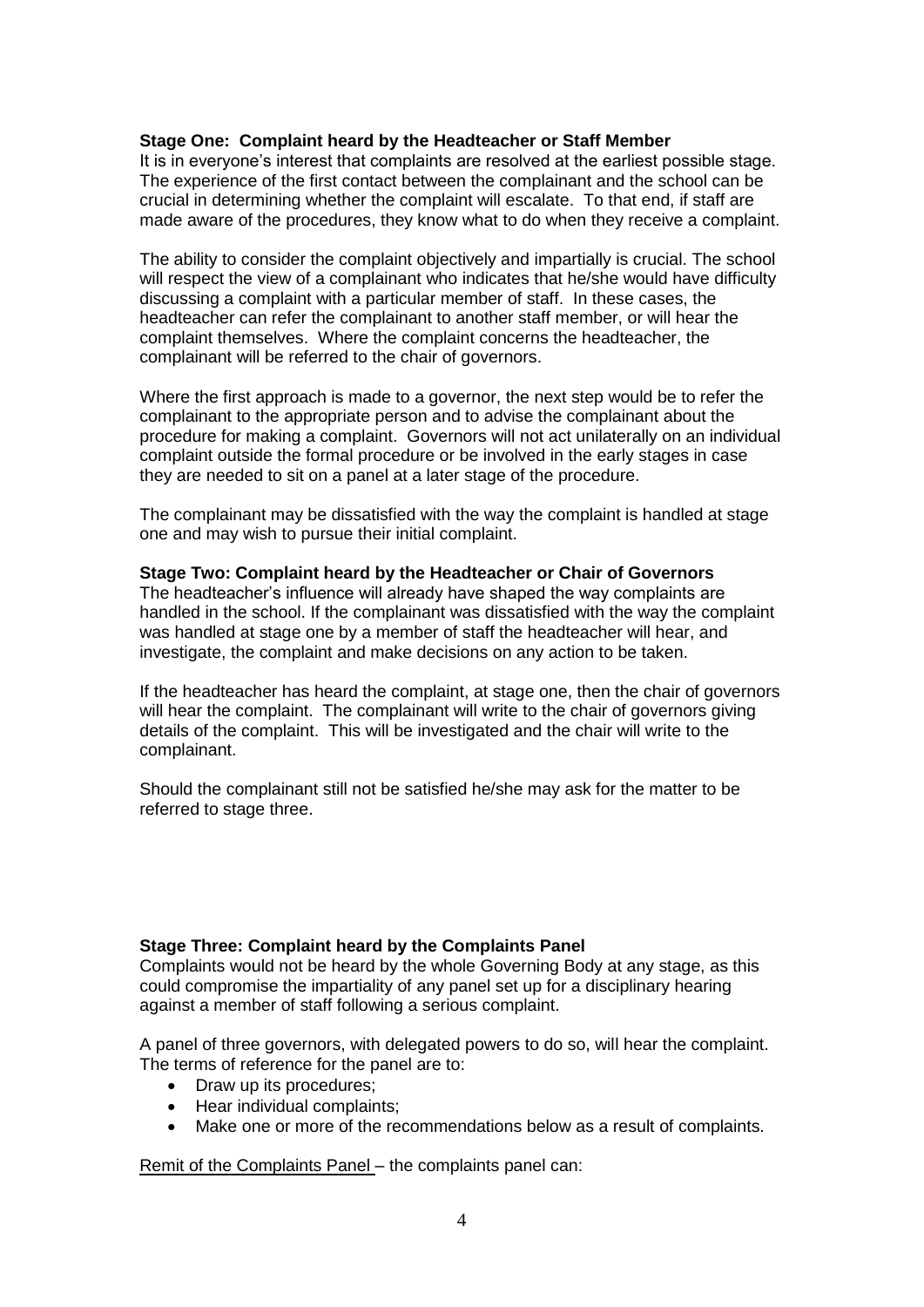- Dismiss the complaint in whole of part;
- Uphold the complaint in whole or part;
- Decide on the appropriate action to be taken to resolve the complaint;
- Recommend changes to the school's systems, procedures, or policies to ensure that problems of a similar nature do not recur.

Panel members – points to remember – there are several point which any governor sitting on a complaints panel needs to remember:

- It is important that the appeal hearing is independent and impartial and that it is seen to be so. No governor will sit on the panel if they have had a prior involvement in the complaint or in the circumstances surrounding it. In deciding the make-up of the panel, governors will ensure that it is a crosssection of the categories of governors and sensitive to the issues of race, gender and religious affiliation.
- The aim of the hearing, which will be held in private, will always be to resolve the complaint and achieve reconciliation between the school and the complainant. However, it has to be recognised the complainant might not be satisfied with the outcome if the hearing does not find in their favour. It may well be possible to establish the facts and make recommendations which will satisfy the complainant that his or her complaint has been taken seriously.
- An effective panel will acknowledge that many complainants feel nervous and inhibited in a formal setting. Parents often feel emotional when discussing an issue that affects their child. The panel chair will ensure that the proceedings are as welcoming as possible. The layout of the room will set the tone and care is needed to ensure the setting is informal and not adversarial.
- Extra care will need to be taken when the complainant is a child. Careful consideration of the atmosphere and proceedings will ensure that the child does not feel intimidated. The panel needs to be aware of the views of the child and give them equal consideration to those of adults. Where the child's parent is the complainant, it would be helpful to give the parent the opportunity to say which parts of the hearing, if any, the child needs to attend.
- The governors sitting on the panel need to be aware of the complaints procedure.

## Roles and Responsibilities –

The role of the clerk – The clerk will be the contact point for the complainant and is required to:

- Set the date, time and venue of the hearing, ensuring that the dates are convenient to all parties and that the venue and proceedings are accessible;
- Collate any written material and send it to the parties in advance of the hearing;
- Meet and welcome the parties as they arrive at the hearing;
- Record the proceedings and notify all parties of the panel's decision.

The role of the chair of the complaints panel – is the ensure that:

- There is a check that the correct procedure has been followed;
- If a hearing is appropriate, that the clerk is notified to arrange the panel;
- The remit of the panel is explained to the parties and each party has the opportunity of putting their case without undue interruption;
- The issues are addressed;
- Key findings of fact are made;
- Parents and others who may not be used to speaking at such a hearing are put at ease;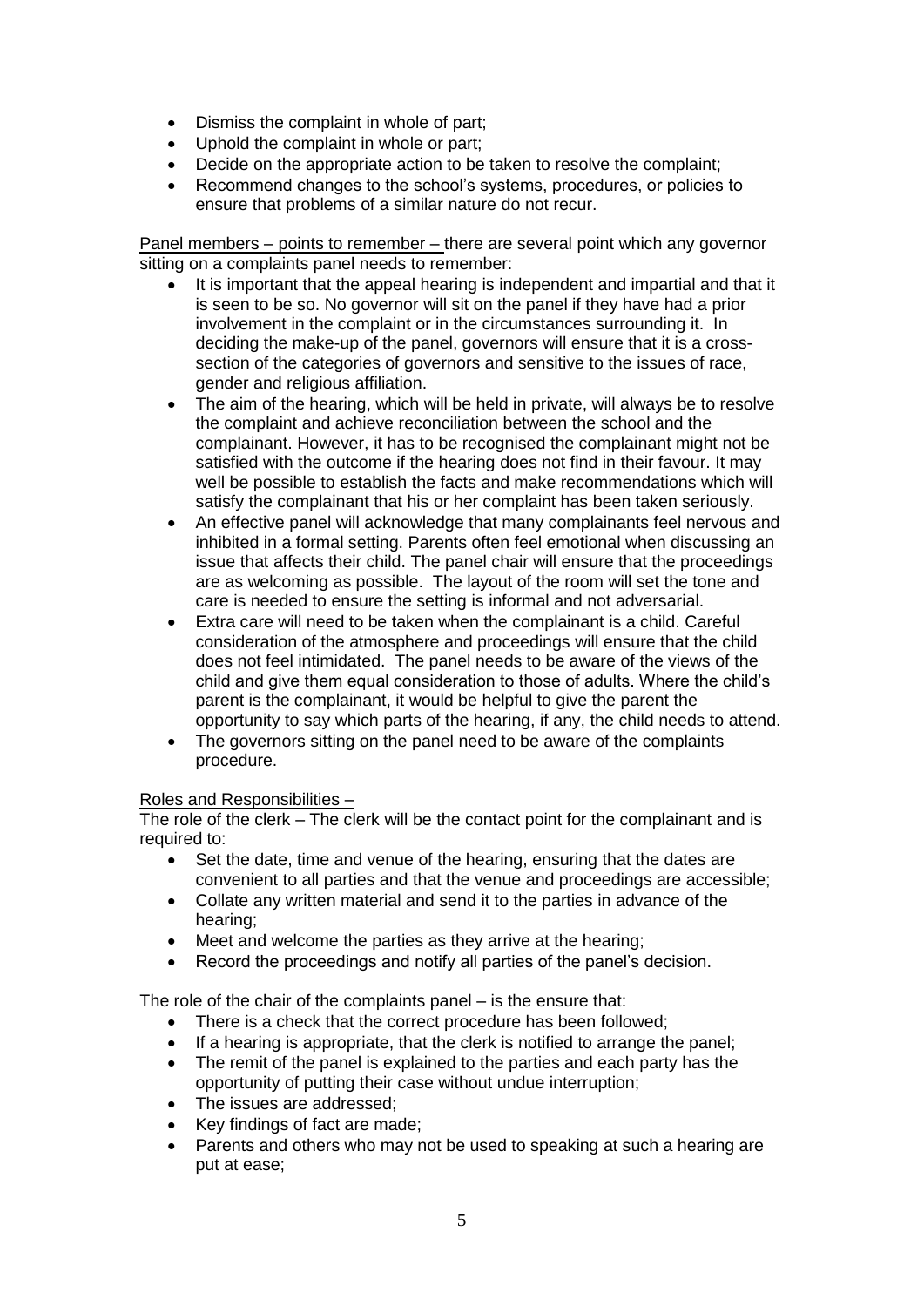- The hearing is conducted in an informal manner with each party treating the other with respect and courtesy;
- The panel is open minded and acting independently:
- No member of the panel has a vested interest in the outcome of the proceedings or any involvement in an earlier stage of the procedure;
- Each side is given the opportunity to state their case and ask questions, written material is seen by all parties;
- If a new issue arises it would be useful to give all parties, the opportunity to consider and comment on it
- The chair of the panel will ensure that the complainant is notified of the panel's decision, in writing, with the panel's response; this will usually take place within five working days.

Checklist for the panel hearing –

- The hearing is informal as possible,
- Witnesses are only required to attend for the part of the hearing in which they give their evidence,
- After introductions, the complainant is invited to explain their complaint, and be followed by their witnesses.
- The headteacher may question both the complainant and the witnesses after each has spoken,
- The headteacher is then invited to explain the school's actions and be followed by the school's witnesses,
- The complainant may question both the headteacher and the witnesses after each has spoken,
- The panel may ask questions at any point,
- The complainant is then invited to sum up their complaint,
- The headteacher is then invited to sum up the school's actions and response to the complaint,
- The chair of the panel explains that both parties will hear from the panel within five school days,
- All parties leave together while the panel decides on the issues.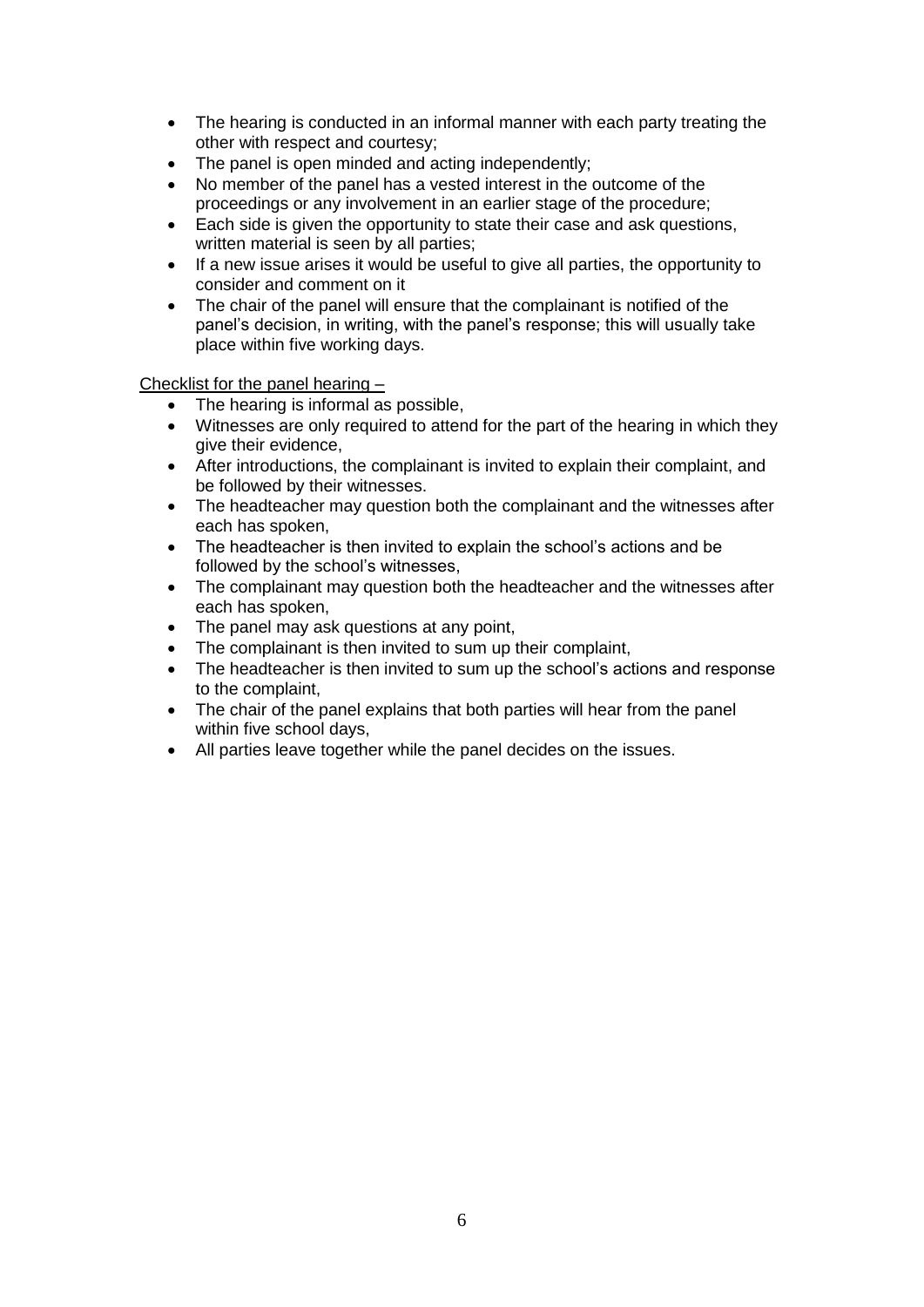## **Annex B**

# **School Complaints Procedure Complaint Form**

| <b>Your Name:</b>                      |
|----------------------------------------|
| Pupil's name:                          |
| Your relationship to the pupil:        |
| <b>Address:</b>                        |
| Postcode:                              |
| Daytime telephone number:              |
| <b>Evening telephone number:</b>       |
|                                        |
| Please give details of your complaint: |
|                                        |
|                                        |
|                                        |
|                                        |
|                                        |
|                                        |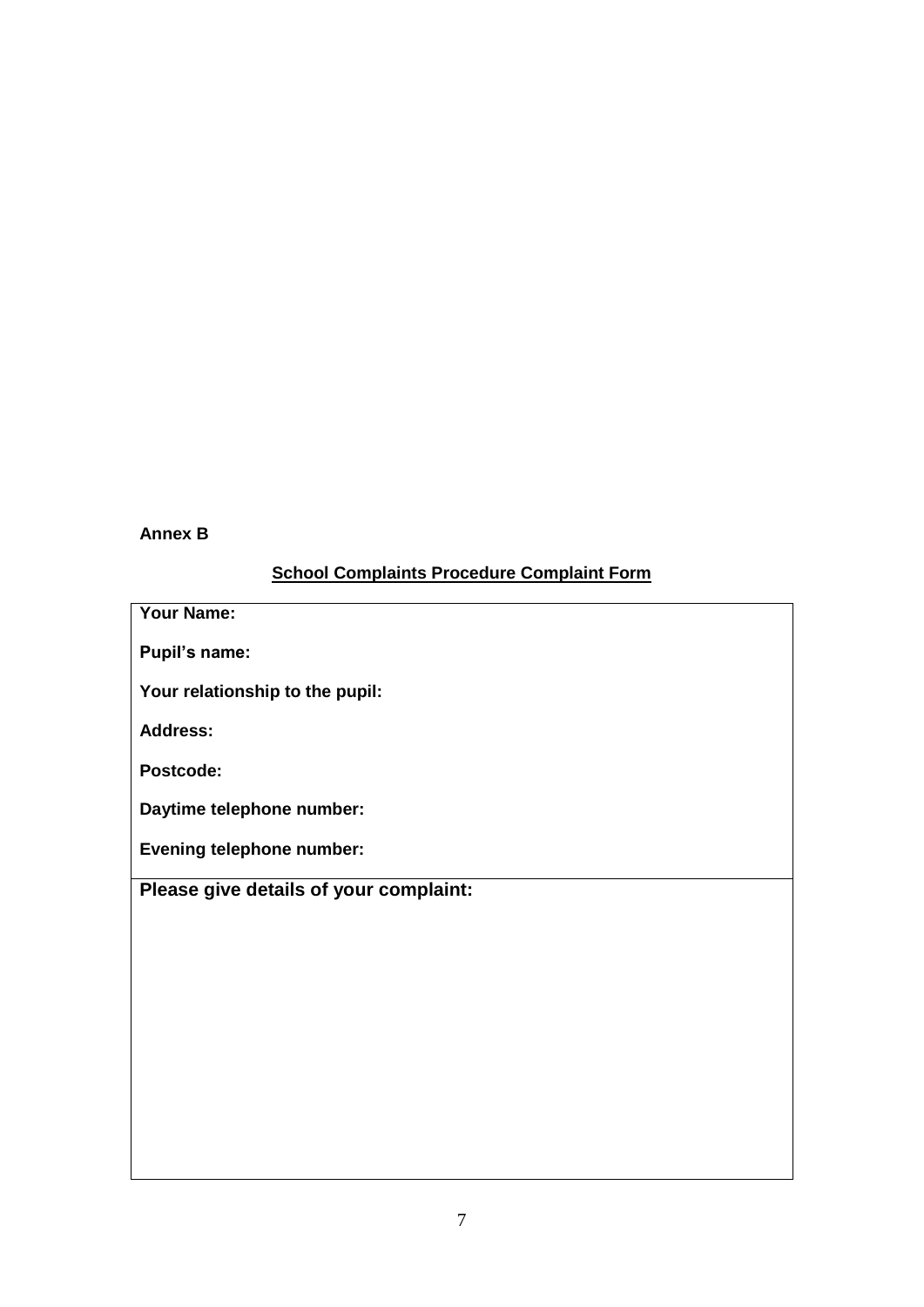| What action, if any, have you already taken to try and resolve your<br>complaint. (who did you speak to and what was the response)? |
|-------------------------------------------------------------------------------------------------------------------------------------|
|                                                                                                                                     |
|                                                                                                                                     |
|                                                                                                                                     |
|                                                                                                                                     |
| What actions do you feel might resolve the problem at this stage?                                                                   |
|                                                                                                                                     |
|                                                                                                                                     |
|                                                                                                                                     |
|                                                                                                                                     |
|                                                                                                                                     |
|                                                                                                                                     |
| Are you attaching any paperwork? If so, please give details.                                                                        |
|                                                                                                                                     |
|                                                                                                                                     |
|                                                                                                                                     |
|                                                                                                                                     |
|                                                                                                                                     |
| Signature:                                                                                                                          |
| Date:                                                                                                                               |
| <b>School use</b>                                                                                                                   |
| Date acknowledgement sent:                                                                                                          |
| By whom:                                                                                                                            |